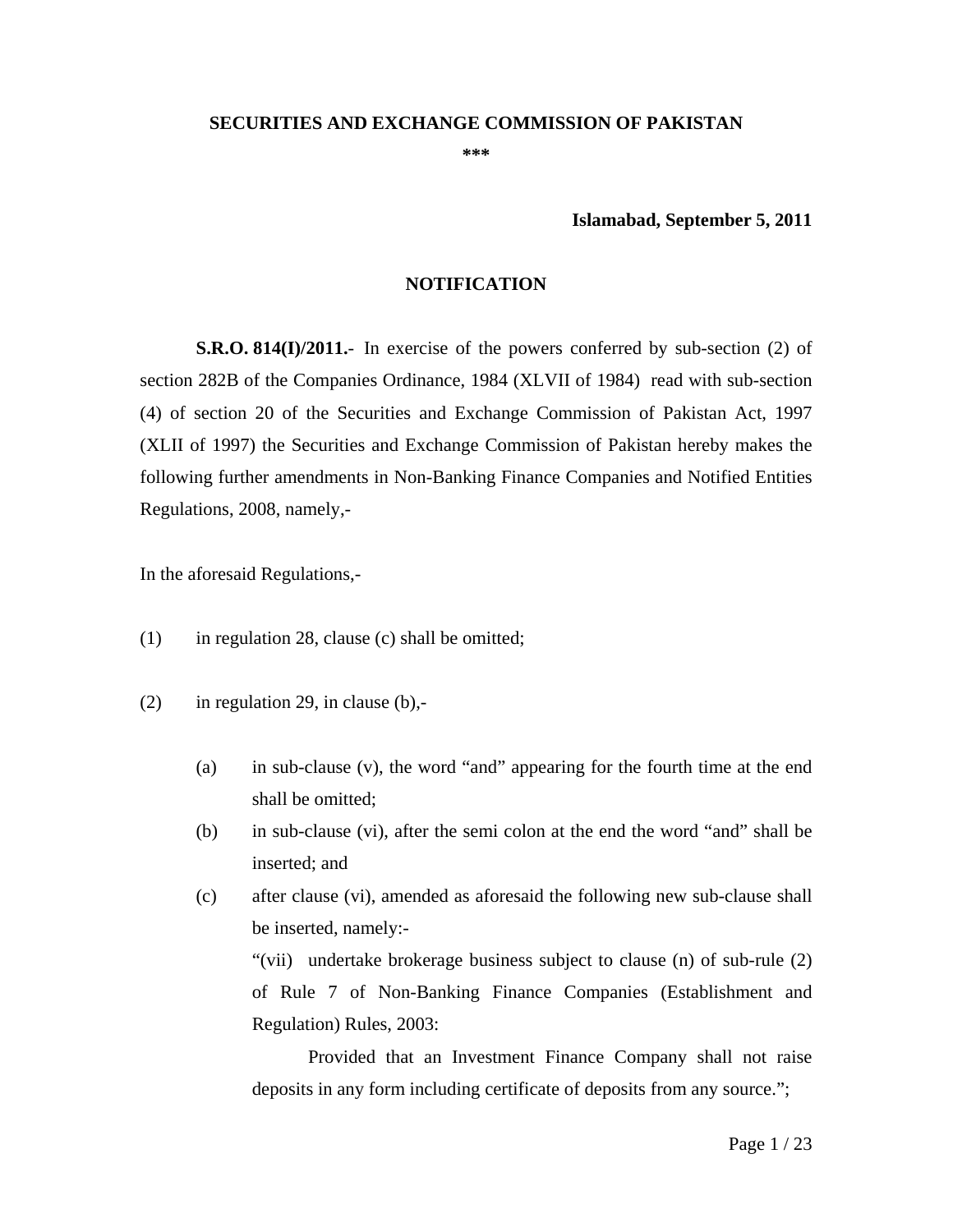#### (3) in regulation 37,-

 (a) in sub-regulation (1), the full stop at the end shall be substituted with a colon and thereafter the following proviso shall be inserted, namely:-

"Provided that the aforesaid limit of three or lesser number shall not apply to an Index Scheme or a Capital Protected Scheme or any other category as specified by the Commission.";

- (b) in sub-regulation  $(7)$ ,-
	- $(I)$  in clause  $(h)$ ,-
		- (i) for the word "thirty" the word "fifteen" shall be substituted; and
		- (ii) for the word "paid" the word "payable" shall be substituted; and
		- (iii) the semi colon at the end shall be substituted with a colon and thereafter the following proviso shall be added, namely,- "Provided that this restriction shall not apply to transactions relating to money market instruments or debt securities." ; and
	- (II) after clause (j), the following new clause shall be inserted, namely:-

 "(ja) on behalf of Collective Investment Schemes, subscribe to an issue underwritten, co-underwritten or sub-underwritten by group companies of the Asset Management Company;" ;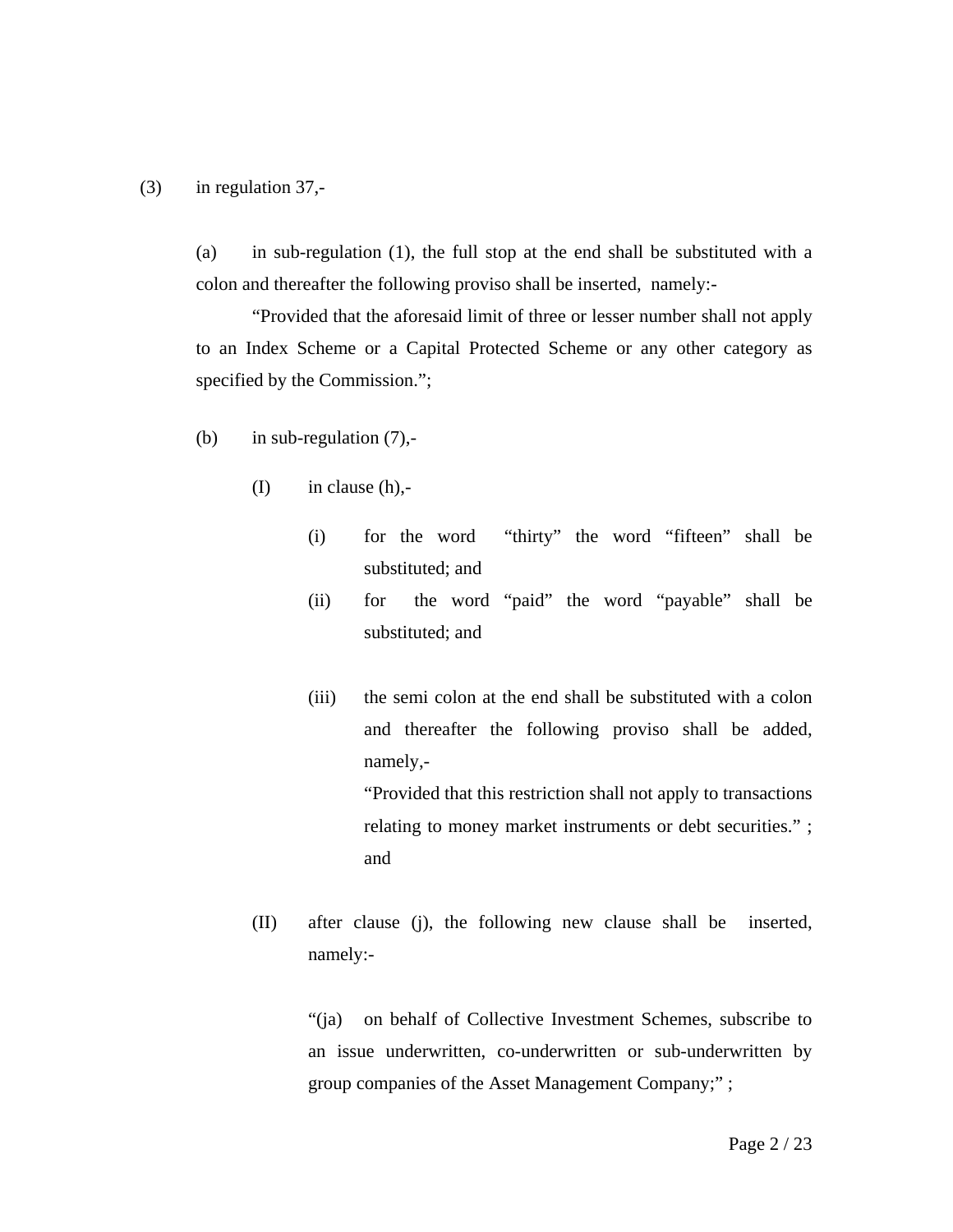(4) in regulations 38,-

 (a) in clause (k), for sub-clause (i), the following shall be substituted, namely:-

"(i) the distributors to whom it delegates have acquired registration with the Mutual Funds Association of Pakistan as registered service providers and are maintaining the registration on an annual basis and are abiding by the code of conduct prescribed for them by Mutual Funds Association of Pakistan and all existing distributors shall acquire registration with Mutual Funds Association of Pakistan as registered services provider before the first day of March 2012;

(b) in clause (l), the word "and" appearing after the semi colon at the end shall be omitted;

(c) in clause (m), the full stop at the end shall be substituted with a semi colon; and

(d) after clause (m), amended as aforesaid the following new clauses shall be added, namely:-

"(n) manage the Collective Investment Scheme according to its Constitutive Documents, the rules, regulations, circular or directives issued by the Commission; and

(o) establish and maintain sufficient risk management systems and controls to enable it to identify, assess, mitigate, control and monitor risks in best interest of unit holders of the Collective Investment Schemes under its management." ;

(5) for regulations 39 and 40 the following regulations shall be substituted, namely:-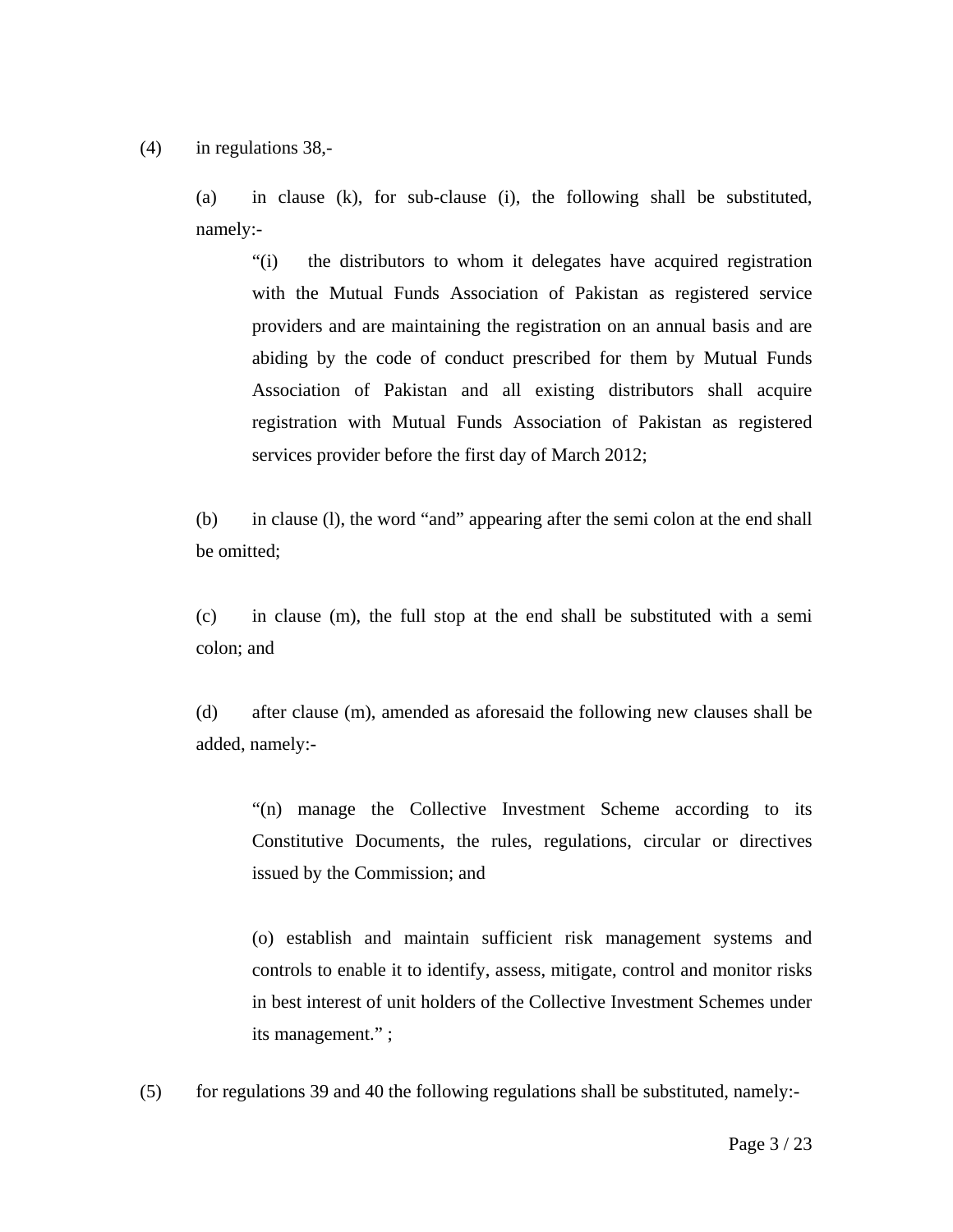**"39. Appointment of trustee.-** (1) The trustee for an Open End Scheme or a Closed End Scheme shall be appointed by an Asset Management Company subject to the provisions of these Regulations.

(2) The Asset Management Company shall, before it applies for the registration of an Open End Scheme or Closed End Scheme, apply to the Commission for the approval of appointment of trustee which is registered with the Commission.

(3) The Commission, if deems appropriate, may accept the request of the Asset Management Company for appointment of trustee.

**40. Eligibility requirements for registration.-** A person may apply to the Commission for registration to act as a trustee of an Open End Scheme or Close End Scheme under these Regulations if such person is,-

- (a) a scheduled bank licensed under the Banking Companies Ordinance, 1962 (LVII of 1962) which has minimum AA- rating from a credit rating agency registered with the Commission, and has been in business for at least five years;
- (b) a company, set up as a subsidiary by a scheduled bank having minimum AA- rating from a credit rating agency registered with the Commission;
- (c) a foreign bank operating as a scheduled bank in Pakistan and operating as trustee internationally;
- (d) a central depository company registered with the Commission;
- (e) an Investment Finance Company which has minimum AA- rating from a credit rating agency registered with the Commission; or
- (f) such other company as the Commission may specify through a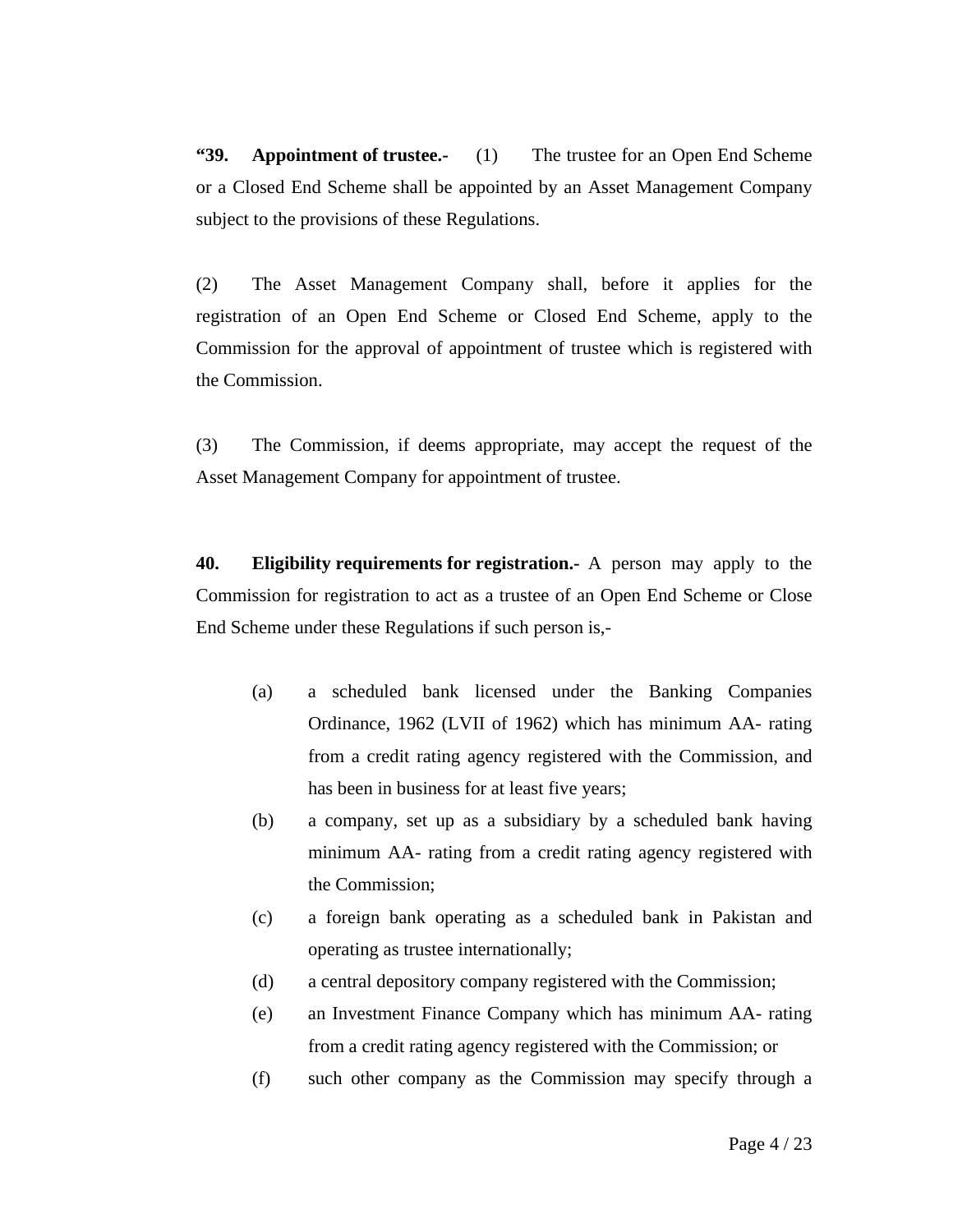circular issued under the Ordinance.

**40A. Application procedure for registration.-** (1) An application for registration to act as a trustee of an Open End Scheme or Close End Scheme shall be made to the Commission in Form V along with non-refundable fee as specified in Schedule II.

(2) The Commission, while considering the application for registration may require the applicant to furnish such other information or clarification as it deems appropriate.

(3) Any subsequent change in the information provided to the Commission at the time of filing of application under sub-regulation (1) shall be intimated to the Commission within a period of three working days from the date of such change.

**40B. Grant of certificate of registration.**- (1) The Commission while granting a certificate of registration to an applicant under sub-regulation (1) of Regulation 40A shall *inter-alia* take into account the following matters, namely:-

- (a) the availability of appropriate systems, business continuity plan, personnel and management;
- (b) the ability of the applicant to safeguard the interests of unit holders;
- (c) earlier refusal, if any, by the Commission for registration of the applicant to act as a trustee;
- (d) conviction or adverse finding by regulatory authorities against director(s) or key executives of the applicant in a criminal offences;
- (e) the director(s) or key executives have been found guilty of regulatory offences; and
- (f) any other matter as deemed necessary by the Commission.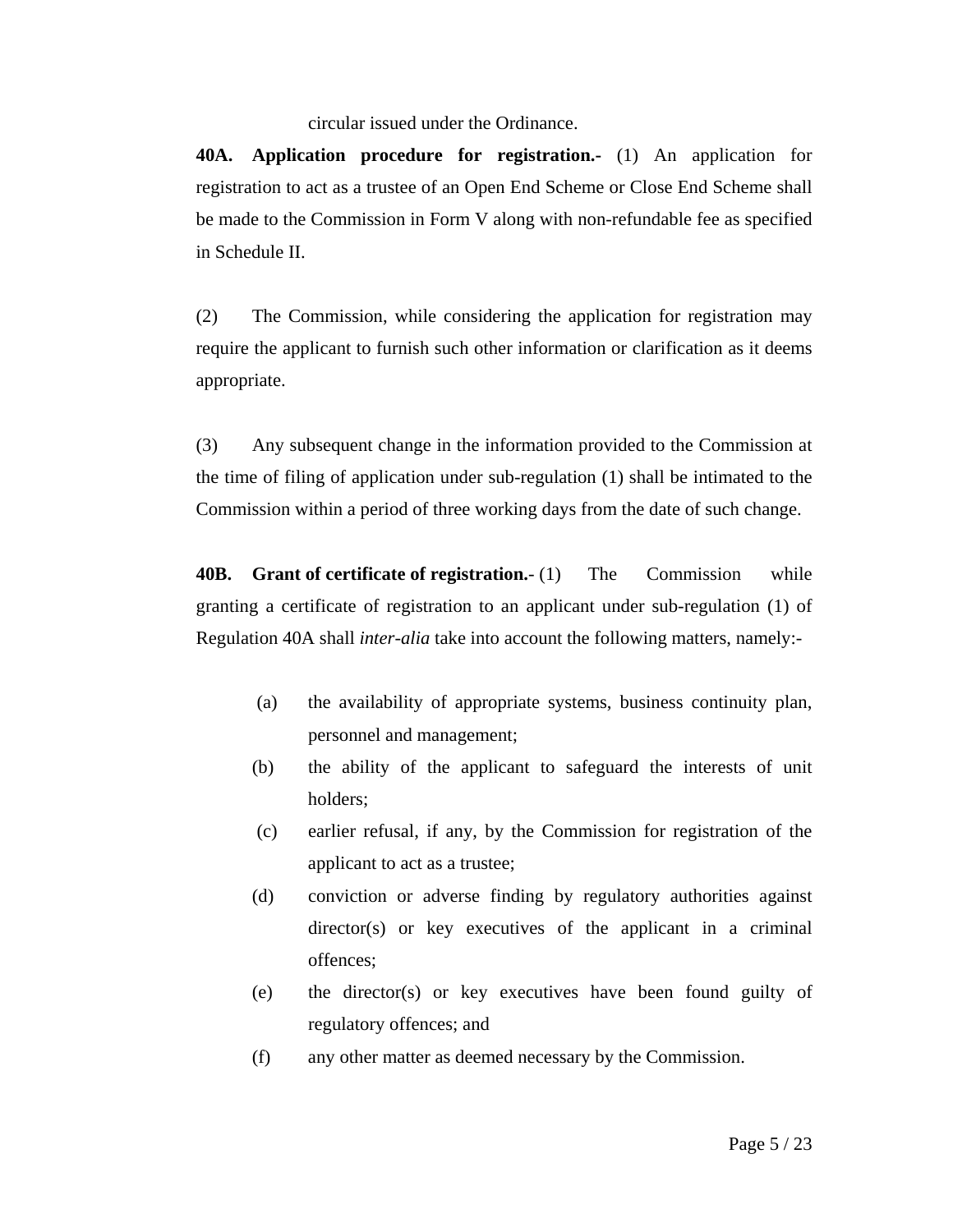(2) The Commission on being satisfied that the applicant is eligible for registration may grant a certificate of registration to the applicant in Form III subject to such additional conditions as it may deem necessary**.** 

(3) All existing trustees of an Open End Scheme or Close End Schemes shall make an application to the Commission for registration as a trustee for an Open End Scheme or a Close End Schemes within ninety days of coming into force of this sub-regulation along with a non-refundable fee as specified in Schedule II.

(4) The certificate of registration shall remain valid for a period of three years from the date of registration unless it is cancelled or suspended earlier by the Commission.

**40C. Renewal of Registration.-** (1) A trustee of an Open End Scheme or a Closed End Scheme shall, one month prior to the date of expiry of its registration, apply to the Commission in Form VI for renewal of its registration along with a non-refundable fee as specified in Schedule II.

(2) The Commission upon being satisfied, after making such inquiry and obtaining such further information as it may consider necessary that the applicant is eligible for renewal of registration may grant a renewal of certificate of registration to the applicant in Form IV:

Provided that till such time that the registration is renewed, the existing registration shall be deemed valid for the purposes of these regulations unless the registered trustee fails to apply as specified in sub-regulation (1) of Regulation 40C.

(3) While granting renewal, the Commission may, in addition to the criterion laid down for grant of registration, also take in to account past performance of the trustee.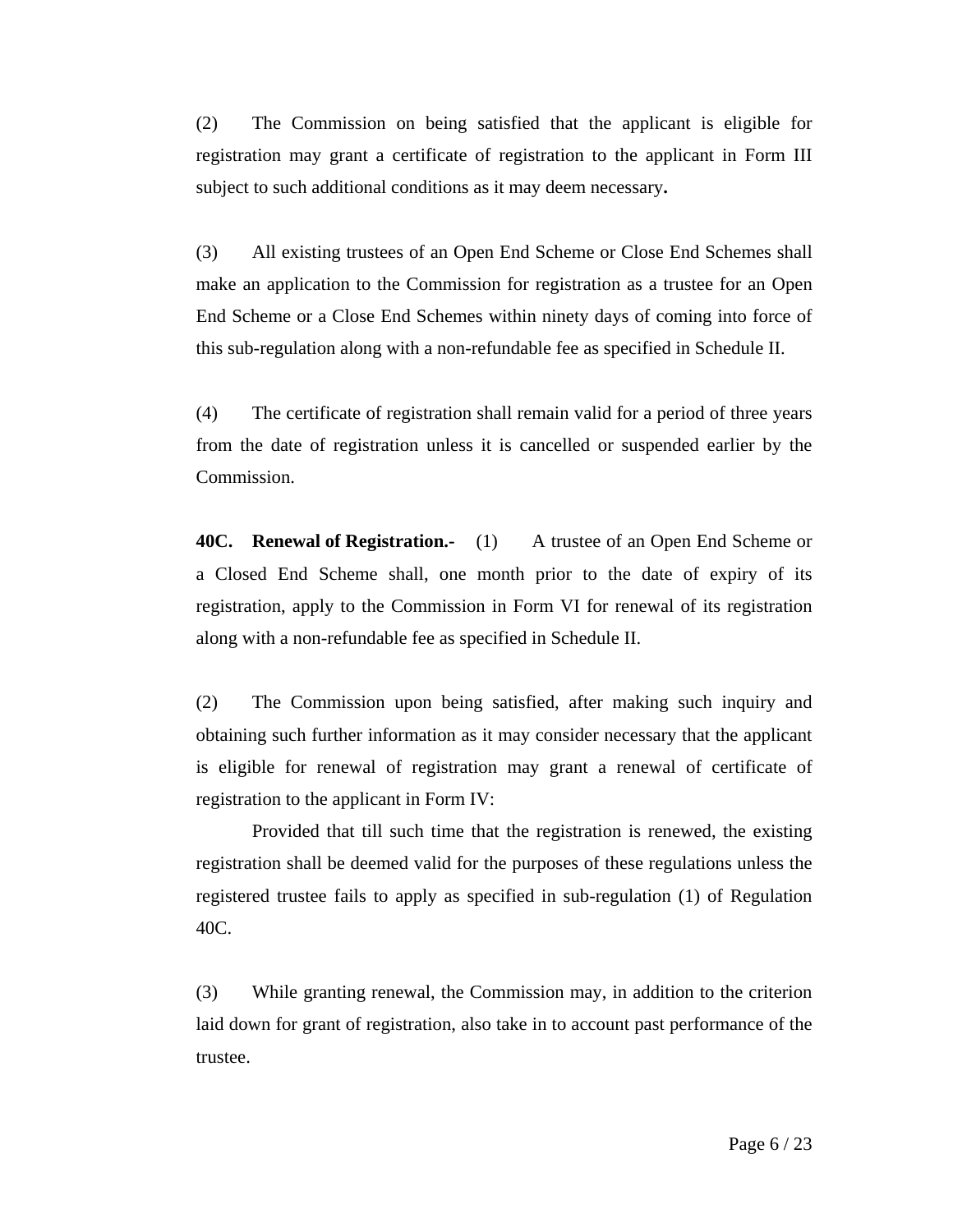**40D. Procedure where registration is not granted or renewed.-** (1) The Commission, after giving a reasonable opportunity of hearing to the applicant, may refuse to grant or renew a certificate of registration if in the opinion of the Commission such applicant does not fulfill the requirements prescribed in these Regulations or where the Commission after taking in to account the facts, is of the view that the certificate of registration or renewal thereof shall not be granted.

(2) A trustee whose application for renewal of certificate of registration is refused by the Commission shall continue to act as a trustee for Open End Schemes or Closed End Schemes in which it is acting as trustee till the appointment of new trustee.";

 $(6)$  in regulation 41,-

- (a) in clause  $(m)$ ,-
	- (i) after the word "company" the words " in relation to and on behalf of collective investment scheme" shall be inserted; and
	- (ii) for the semi colon and the word "; and" appearing at the end the words and semi colon "along with details of remedial action taken by the trustee where applicable; " shall be substituted;
- (b) after the clause (n), for the full stop at the end a semi colon shall be substituted and thereafter the following new clauses shall be inserted, namely:-

"(o) arrange for its annual system audit by an auditor and provide the report of such audit to the Commission and the concerned Asset Management Company, within four months of the close of its financial year;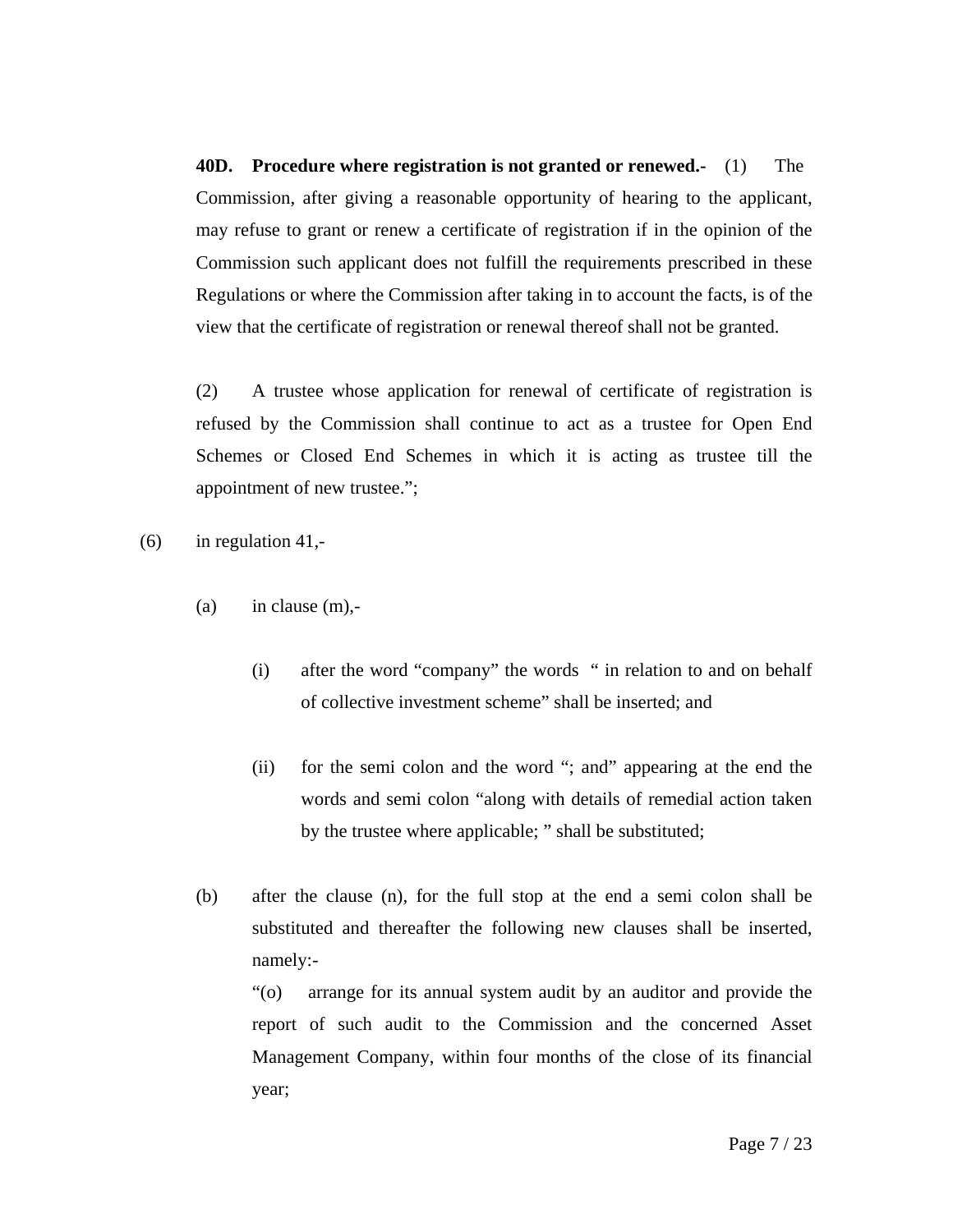(p) within three months of the close of its financial year pay an annual fee to the Commission at the rate of 0.005 per cent of average annual net assets of Open End Scheme or Closed End Scheme under its trusteeship and also furnish a copy of its annual audited accounts to the Commission;

- (q) call a meeting of the unit holders in such manner specified by the Commission through circular,-
	- (i) whenever required to do so by the Commission in the interest of the unit holders; or
	- (ii) whenever required to do so as per the requirements of these Regulations;

 and for this purpose the following requirements shall be ensured by the trustee for convening the meeting of unit holders:

- (I) notice of the meeting indicating time, place and purpose of the meeting shall be given to every unit holder of the Collective Investment Scheme at least seven working days prior to the meeting;
- (II) in case of meeting called for any specific purpose, statement of material facts and other pertinent information/documents shall be made available to the unit holders;
- (III) trustee of the Collective Investment Scheme shall attend every meeting of the unit holders and shall act as secretary to such meeting;
- (IV) any resolution passed or consented in writing by the majority of unit holders representing at least three fourths in value of the total outstanding units of the Collective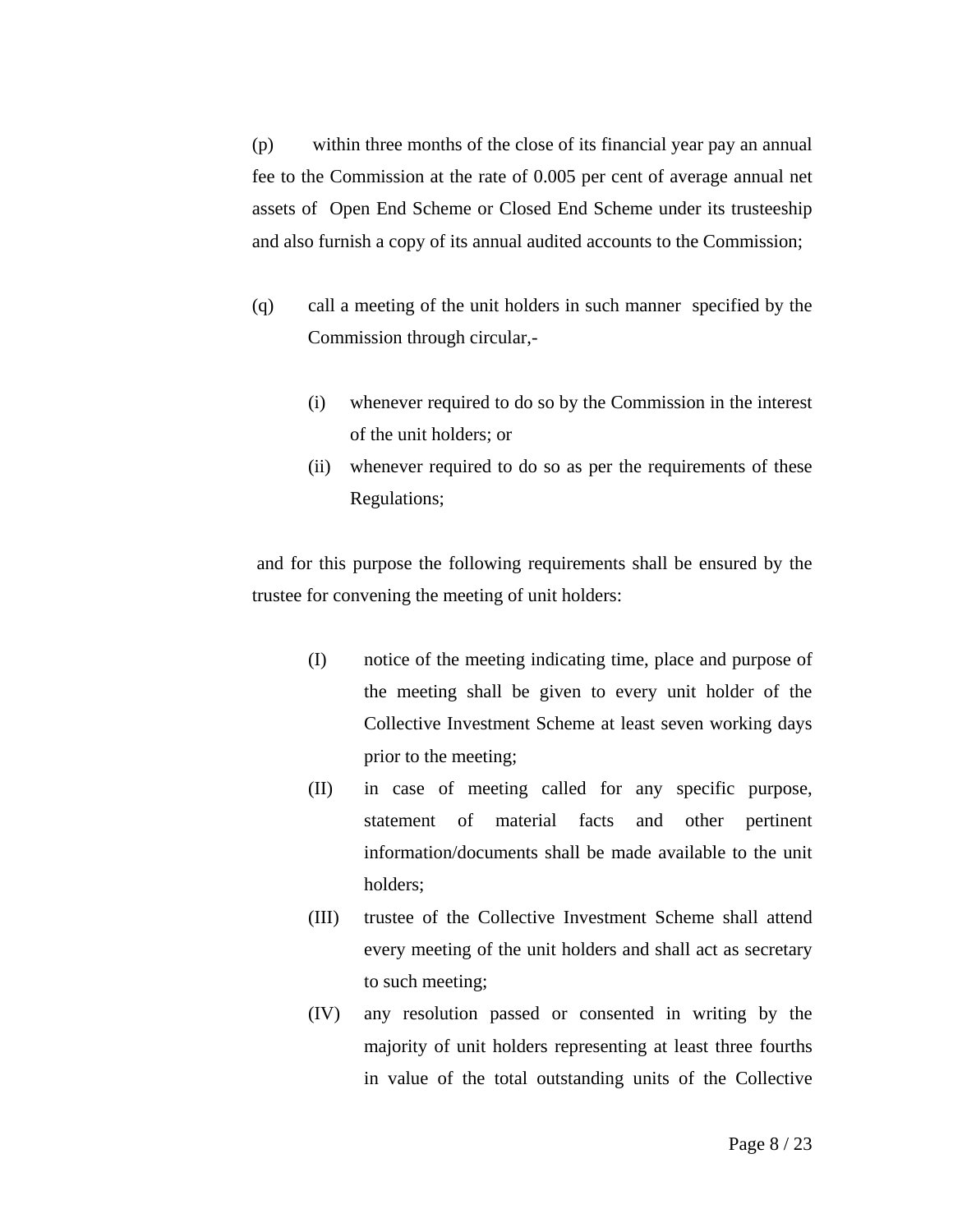Investment Scheme shall become binding except such resolution is contrary to the Rules, Regulations, Constitutive Documents or circulars and directives issued by the Commission; and

- (V) the trustee shall submit minutes of the meeting along with any resolution passed in the meeting to the Commission within seven working days of the meeting;
- (r) not invest in Open End Schemes for which it acts as trustee; and
- (s) obtain and maintain duplicate of all the records of register of unit holders maintained by the Asset Management Company or the Registrar and shall update the record on a fortnightly basis.";

(7) after regulation 41, amended as aforesaid the following new regulations shall be added, namely:-

"**41A. Restriction/ or Suspension of registration.-** (1) Where a trustee contravenes or fails to comply with any provision of these Regulations or fails to fulfill its obligations under the Trust Deed or is not in compliance with conditions of registration or any directive, circular or order issued by the Commission, the Commission may, after providing a reasonable opportunity of representation to the trustee, impose restriction on its activities or suspend its registration.

 (2) A trustee whose registration has been suspended shall not act as a trustee for any new Open End Scheme or Close End Scheme during the period of suspension and shall remove the cause of suspension within a period of ninety days from the receipt of the suspension order or such earlier period as provided through the order of suspension.

(3) The Commission while suspending the registration of a trustee may impose such additional conditions as it deems appropriate.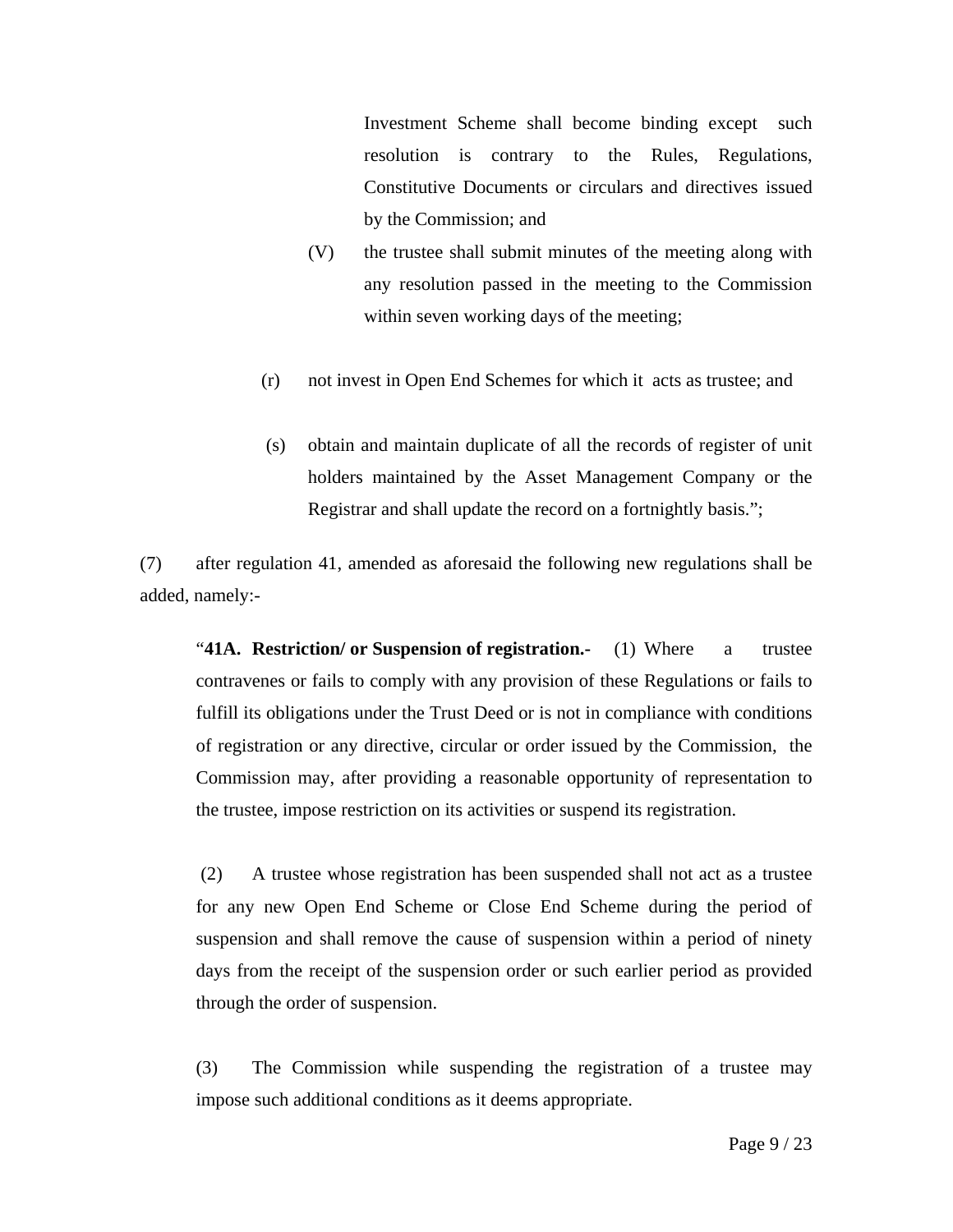**41B.** Cancellation of Registration. (1) The Commission, after providing a reasonable opportunity of representation to the trustee, may cancel the registration of a trustee if,-

- (i) in the opinion of the Commission the trustee has been in violation of these Regulations or the Trust Deed or restriction imposed under sub-regulation (1) of regulation 41A or is found guilty of misconduct or failed to discharge its obligation under these Regulations or the Trust Deed;
- (ii) it is found guilty of insider trading or fraud or a criminal offence; and
- (iii) the trustee's registration has been suspended and the cause of suspension has not been removed within ninety days from the order of suspension or such earlier period as provided through such order.

(2) The registration of a trustee shall stand automatically cancelled if such trustee,-

- (i) is declared insolvent by a Court;
- (ii) voluntarily surrenders its certificate of registration to the Commission;
- (iii) is discharged from its obligation by an order passed by a Court;
- (iv) ceases to hold valid license/registration as a Schedule Bank or Investment Finance Company; or
- (v) fails to apply for renewal of its registration within a time as specified in sub-regulation (1) of Regulation 40C.

(3) Notwithstanding anything contained in sub-regulation (1), where the Commission is satisfied that a delay in the cancellation of registration of the trustee will be detrimental to the interest of investors or the public in general, the Commission may immediately cancel the registration of the trustee till the time an opportunity of hearing is provided to the trustee and a final order is passed under sub-regulation (1).

Provided that where the Commission cancels the registration under sub-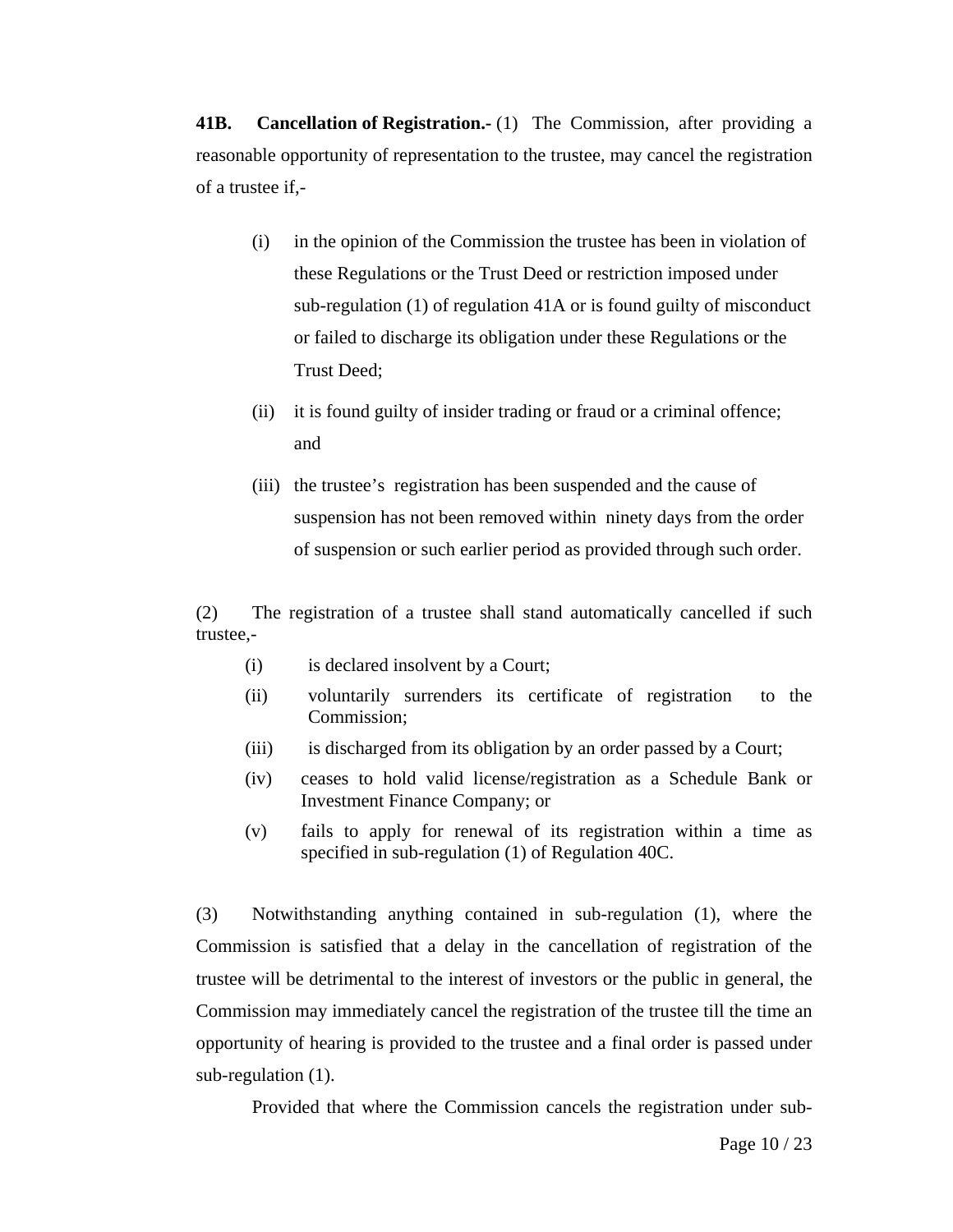regulation (3) of Regulation 41B, the opportunity of hearing and final order must be passed within ninety days of the order under sub-regulation (3).

(4) Upon the cancellation of the registration, the trustee shall with immediate effect cease its business as a trustee and transfer all the necessary record to other trustee appointed by the AMC for this purpose.

(5) The Commission may conduct inquiry or inspection by any person appointed in this behalf into the affairs of a trustee or of any of its directors, managers or other officers or persons responsible for its affairs.";

(8) in regulation 42, sub-regulation (2) shall be omitted;

(9) in regulation 44,-

(a) in sub-regulation (2), the words, numbers and brackets "meets the minimum investment requirement specified in regulation 44(3)(e) and" shall be omitted; and

(b) for sub-regulation  $(3)$ , the following shall be substituted, namely:-

 "(3) An Asset Management Company shall submit the draft Trust Deed along with the name and consent of the trustee of the Closed End Scheme in accordance with Schedule-III and the Trust Deed along with name and consent of trustee for an Open End Scheme in accordance with Schedule-VII for the principle approval of the Commission.

 (4) After the principle approval of the Commission, the Asset Management Company shall execute and register the Trust Deed in accordance with the provisions of Trust Act, 1882 (II of 1882) and thereafter an application for registration of an Open End Scheme or Closed end Scheme containing the information as set out in Schedule VI shall be submitted to the Commission along with fee as specified by the Commission in the Schedule II in the form of bank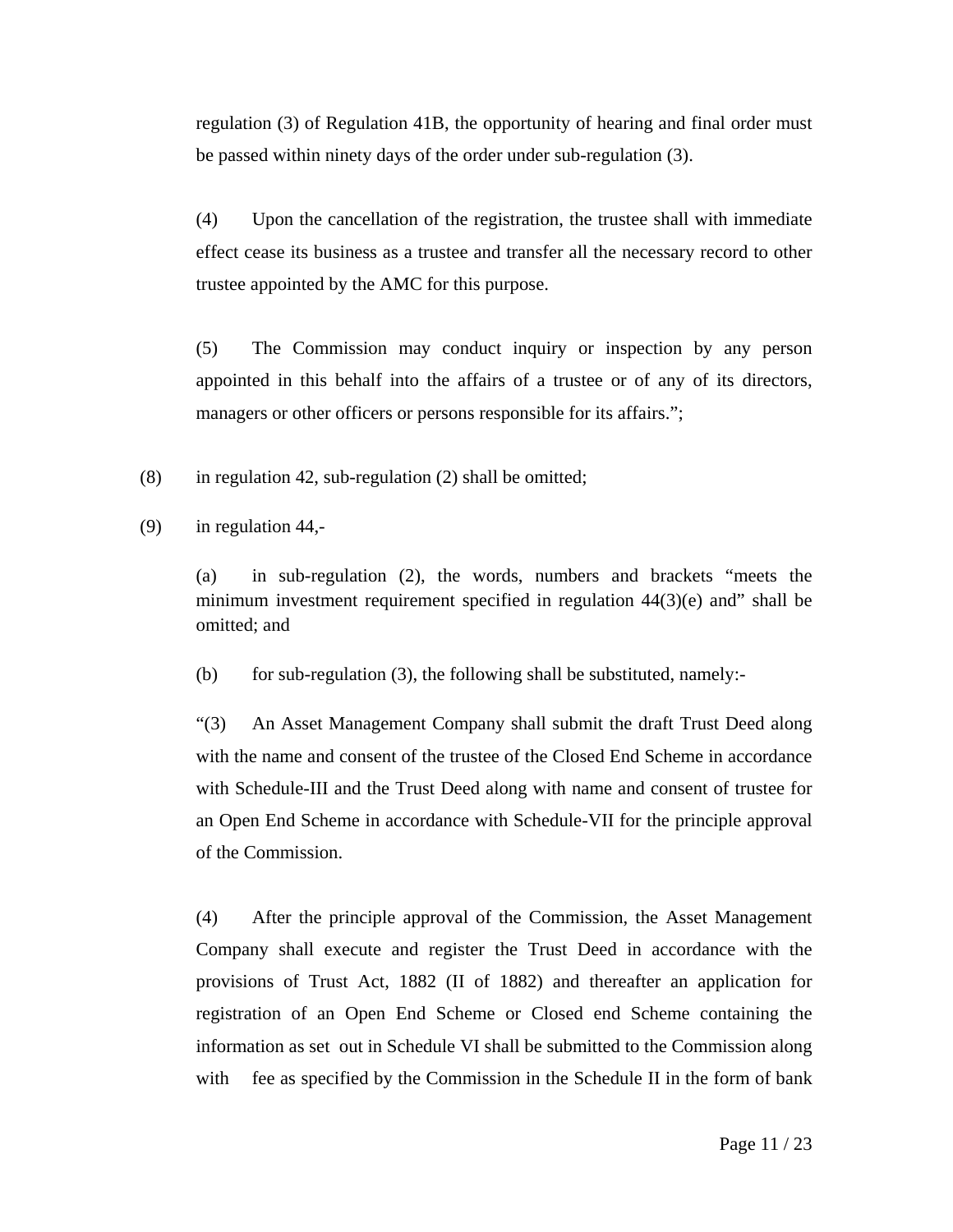draft payable to the Commission or copy of paid challan form showing that the required fee has been paid in the designated bank branch in favor of the Commission.

(5) The Commission on being satisfied that the Scheme is eligible for registration may register the Scheme as a notified entity on such terms and conditions as it deems appropriate.

(6) No amendments including any modification, alteration and additions shall be made in the Constitutive Documents without prior notice to the Unit holders, consent of the trustee and prior approval of the Commission.

(7) In case the amendments are proposed in the fundamental attribute of the Constitutive Document of an open end scheme including category of scheme, investment objective and policy, increase in management fee and increase in contingent or back end load, the asset management company must give at least ninety days prior notice to each Unit Holder about the proposed change and the Unit Holders shall be given an option to exit at the applicable Net Asset Value without charge of any exit load.";

 $(10)$  for regulation 45, the following new regulations shall be substituted, namely:

"**45. Transfer of Management Rights of Open end Scheme or Close End Scheme,- (1)** The management rights of an Open End Scheme or Close End Scheme may be transferred to another Asset Management Company upon the occurrence of any of the following events,-

> (a) the Asset Management Company goes into liquidation, becomes bankrupt or has a liquidator appointed over its assets, or its license has been cancelled or does not hold valid license;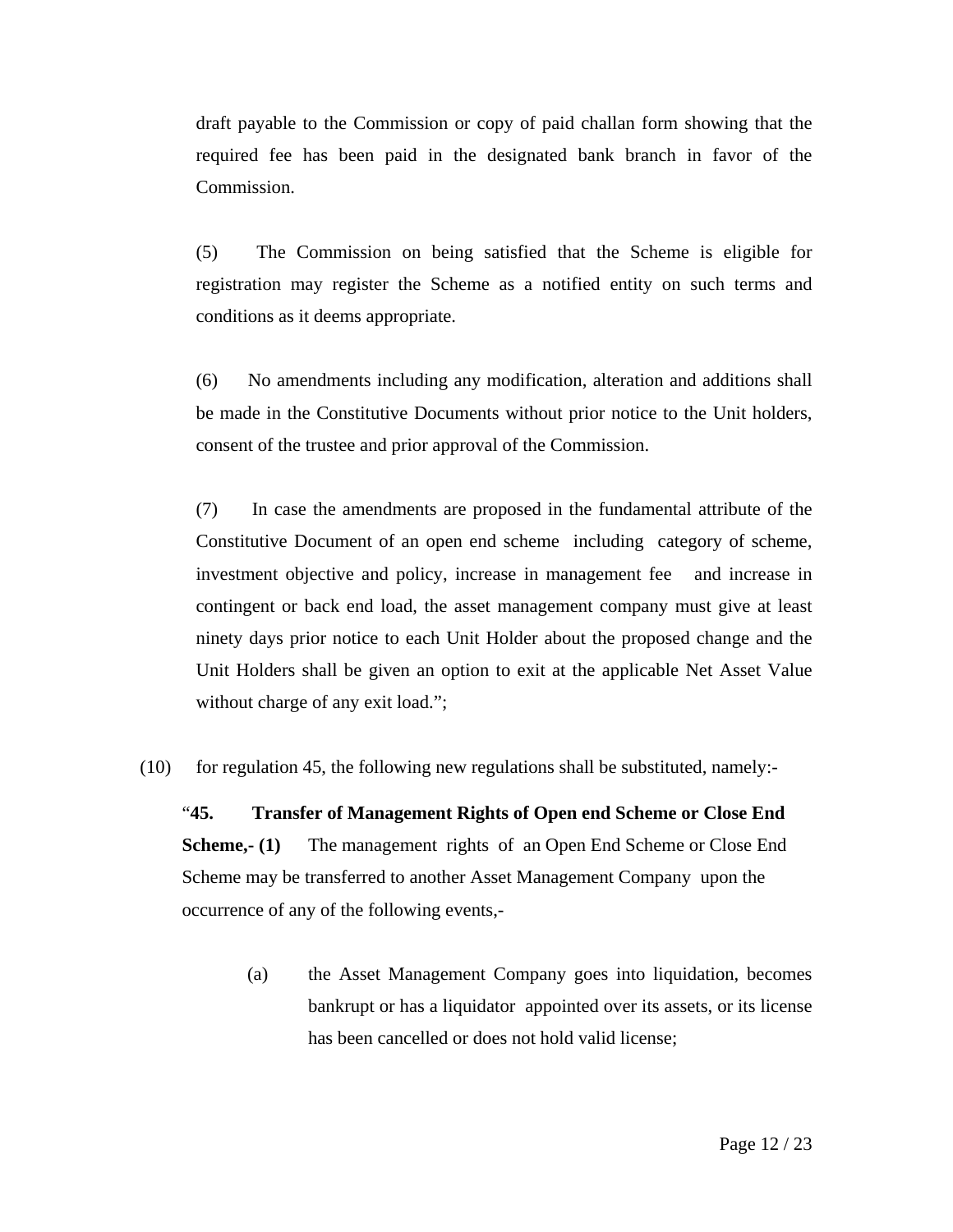- (b) where the AMC is unable to remove the suspension of redemption of units of Open End Scheme within the fifteen working days of suspension and the unit holders representing at least three fourth in value of total outstanding units of the concerned scheme pass a resolution or have given consent in writing that the scheme be transferred to another Asset Management Company;
- (c) if in the opinion of the Commission further management of the Open End Scheme or Closed End Scheme by the existing Asset Management Company is detrimental to the interest of the unit holders, the Commission may direct the trustee to transfer such Open End Scheme or Closed End Scheme to another Asset Management Company acceptable to the Commission:

(2) For the purpose of transfer of management right an Asset Management Company shall execute a supplemental Trust Deed subject to the approval of the Commission.

**45A. Extinguishment/Revocation of an Open End Scheme.-** (1) An Open End Scheme may be extinguished by the occurrence of any of the following events,-

- (a) the Open End Scheme has reached its maturity date as specified in the Trust Deed;
- (b) where the AMC is unable to remove the suspension of redemption of units of Open End Scheme within the fifteen working days of suspension and the unit holders representing at least three fourth in value of total outstanding units of the concerned scheme pass a resolution or have given consent in writing that the scheme be revoked;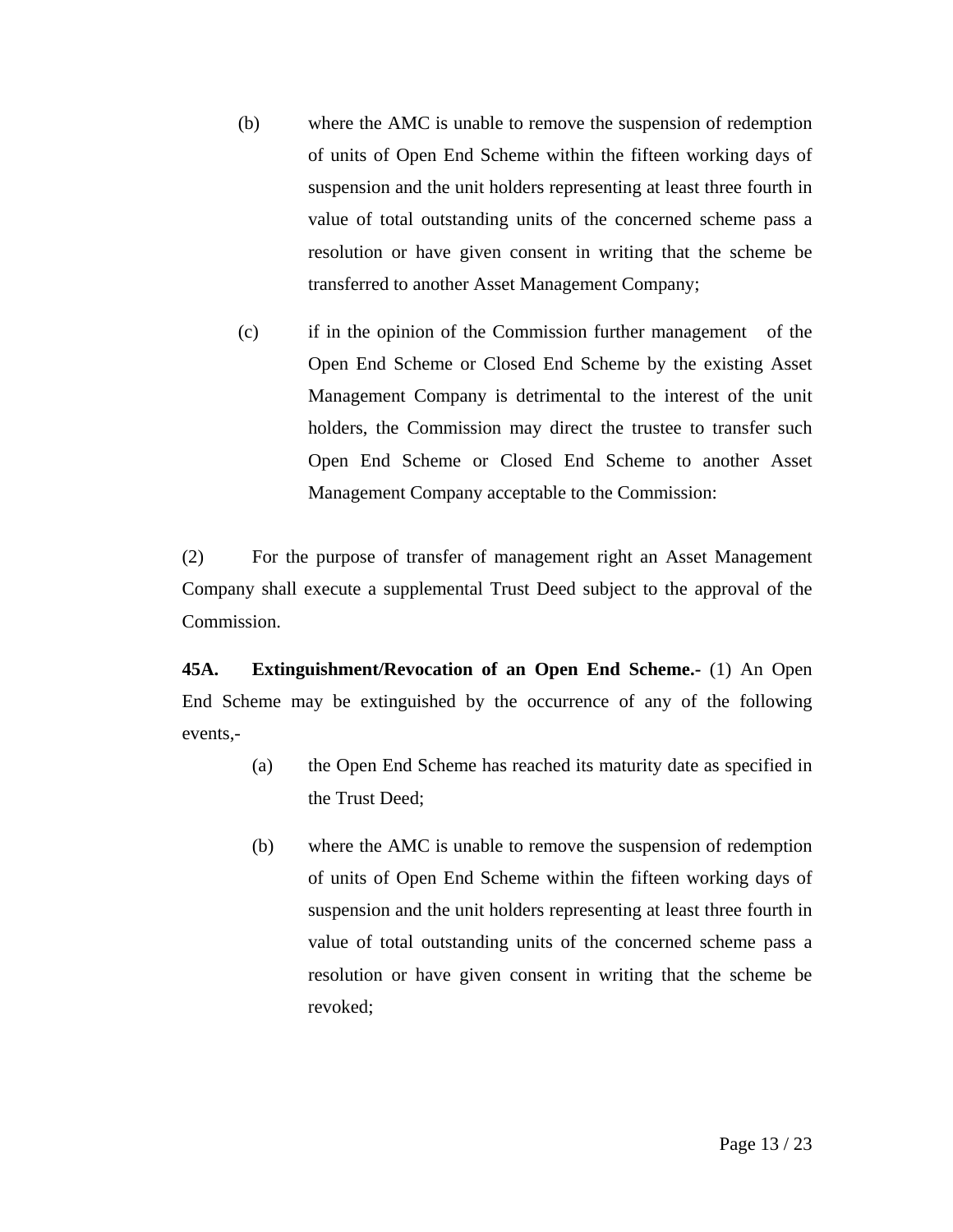- (c) where the Asset Management Company goes into liquidation, becomes bankrupt or has a liquidator appointed over its assets, or its license has been cancelled or does not hold valid license ;
- (d) in the opinion of the Asset Management Company the scheme is not commercially viable or the purpose of the scheme cannot be accomplished subject to the consent of trustee;
- (e) on occurrence of any event or circumstances which, in the opinion of the trustee, requires the Scheme to be revoked; and
- (f) where the Commission deems it necessary to revoke the fund so directs either trustee or Asset Management Company in the interest of unit holders;

 (2) Where a scheme is to be revoked the trustee shall immediately give notice to the Commission and in two newspapers having circulation all over Pakistan disclosing the circumstances leading to the revocation of the Scheme provided that this clause shall not be applicable to sub-clause (a) of sub-regulation (1) of this Regulation.

(3) On the date of publication of the notice under sub-regulation (2) of Regulation 45A the affairs of and all information relating to the Open End Scheme shall be transferred to the trustee till the completion of the final settlement of the affairs of the Open End Scheme.

**45B. Procedure and manner of Revocation of Open End Scheme.-** (1) From the date of publication of the notice under sub-regulation (2) of Regulation 45A the issuance and redemption of unit shall be suspended and scheme shall cease to carry on its business except so far as may be required for the beneficial revocation thereof.

(2) The trustee shall be authorized to dispose off the assets of the scheme in the best interest of the unit holders of that scheme and any sale, settlement or arrangement executed by the trustee in pursuance of revocation of open end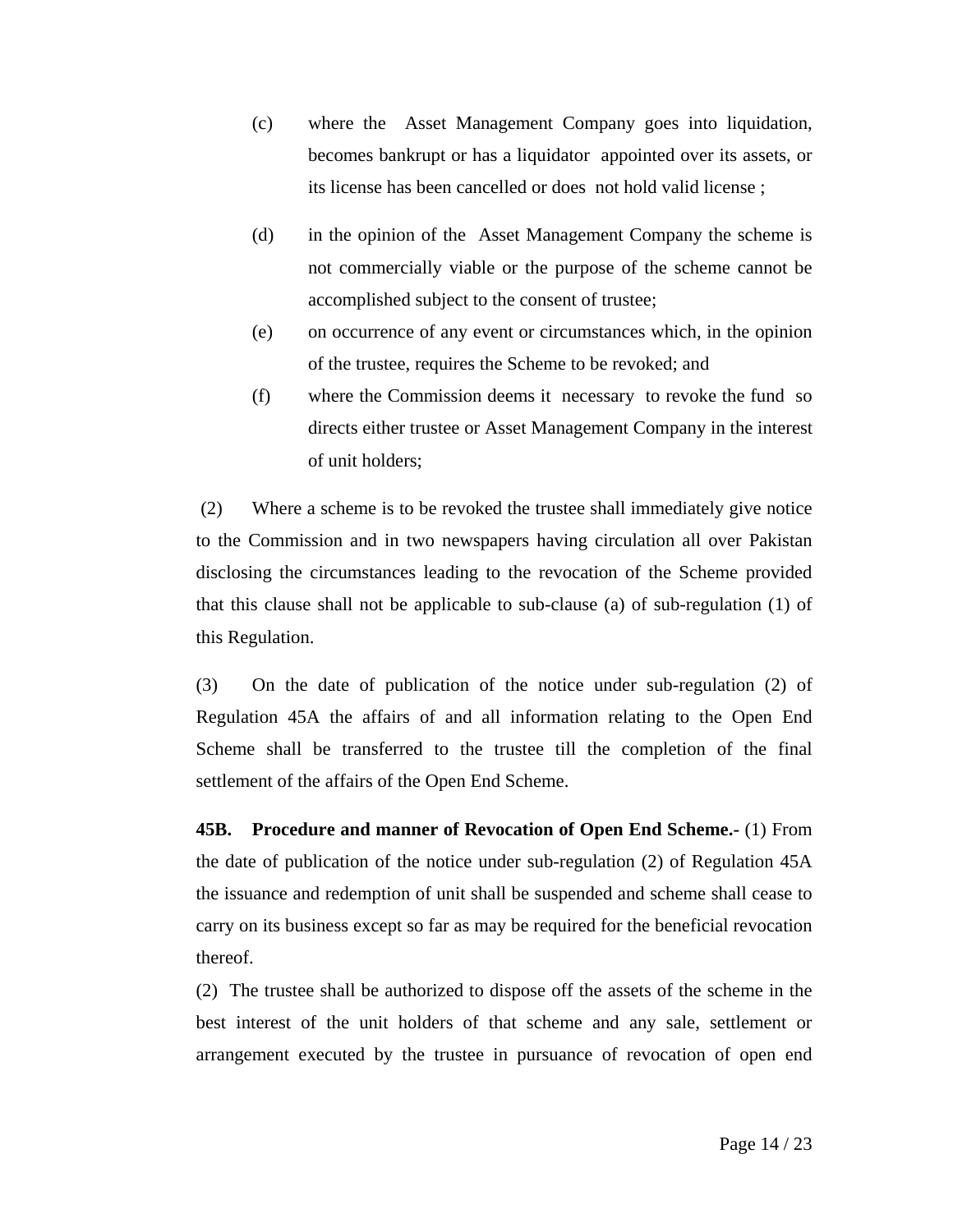scheme shall be binding on the Asset Management Company and unit holders of the scheme.

(3) The trustee upon the commencement of revocation process shall also submit, in addition to specified statutory reports, quarterly reports to the Commission providing details of the various steps taken by it in the final settlement of the affairs of the trust.

(4) The proceeds from the sale of the asset of the scheme shall be first utilized towards discharge of such liabilities as are due and payable under the scheme and after making appropriate provision for meeting the expenses connected with such revocation the balance shall be paid to the unit holders in proportion to their respective interest in the assets of the scheme on the date when the decision for revocation was taken.

(5) On the completion of the revocation process the trustee shall forward to the Commission and the unit holders a report on the revocation process containing particulars such as circumstances leading to the revocation, the steps taken for disposal of assets of the fund before revocation, expenses of the fund for revocation, net assets available for distribution to the unit holders and a certificate from the auditors of the fund.

(6) After the receipt of winding up report by trustee, if the Commission is satisfied that all measures for revocation of the scheme have been complied with, the Commission shall cancel the registration of an Open End Scheme and the scheme shall cease to exist.";

 $(11)$  in regulation 54,-

(a) after sub-regulation (3) the following new sub-regulations shall be added, namely:-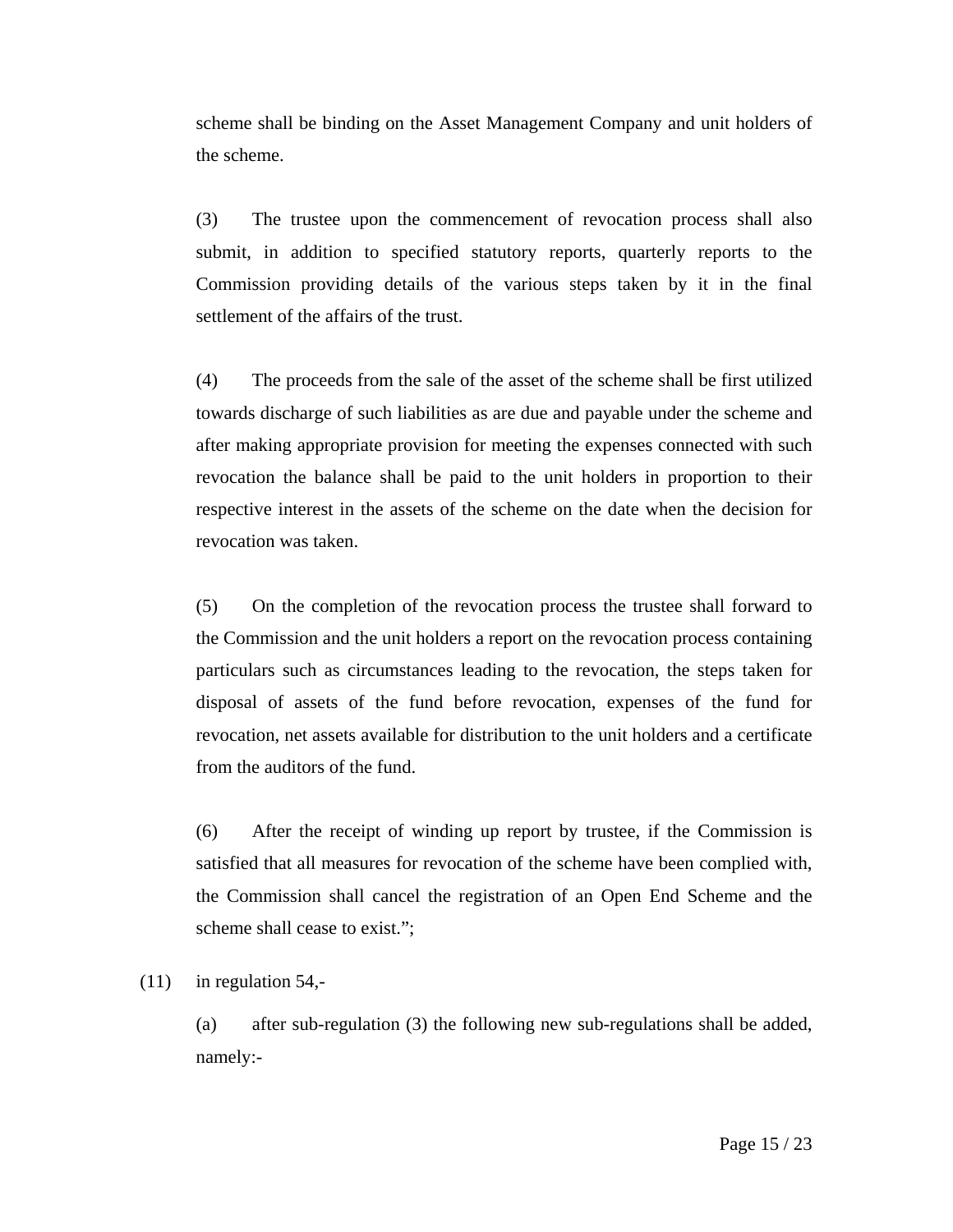"(3a) The minimum size of an Open End Scheme shall be one hundred million rupees at all times during the life of the scheme and all existing Open End Schemes shall ensure compliance with this minimum scheme size limit by the first day of July, 2012.

**Explanation: -** The minimum fund size means the Net Assets of the Open End Scheme.

(3b) Subject to sub-regulations (3a) after the initial public offering or subsequently at any time if the size of any Open End Schemes falls below that minimum size specified in sub-regulation (3a) the asset management company shall ensure compliance with the minimum fund size within three months of its breach and if the fund size remains below the minimum fund size limit for consecutive ninety days the Asset Management Company shall immediately intimate the grounds to the Commission upon which it believes that the Open End Scheme is still commercially viable and its objective can still be achieved.

(3c) where the Asset Management Company intimates grounds to the Commission for commercial viability of the Open End Scheme it shall also submit the following documents to the Commission,-

(a) the unit holders resolution passed by at least three fourths in value of total outstanding units supporting the Asset Management Company's views; and

(b) a time bound action plan to increase the fund size to the minimum requisite fund size for consideration of the Commission.

(3d) Where the Commission is not satisfied with the submission of Asset Management Company under sub-regulation (3b) and (3c) it may direct the Asset Management Company or the trustee to revoke the Open End Scheme.";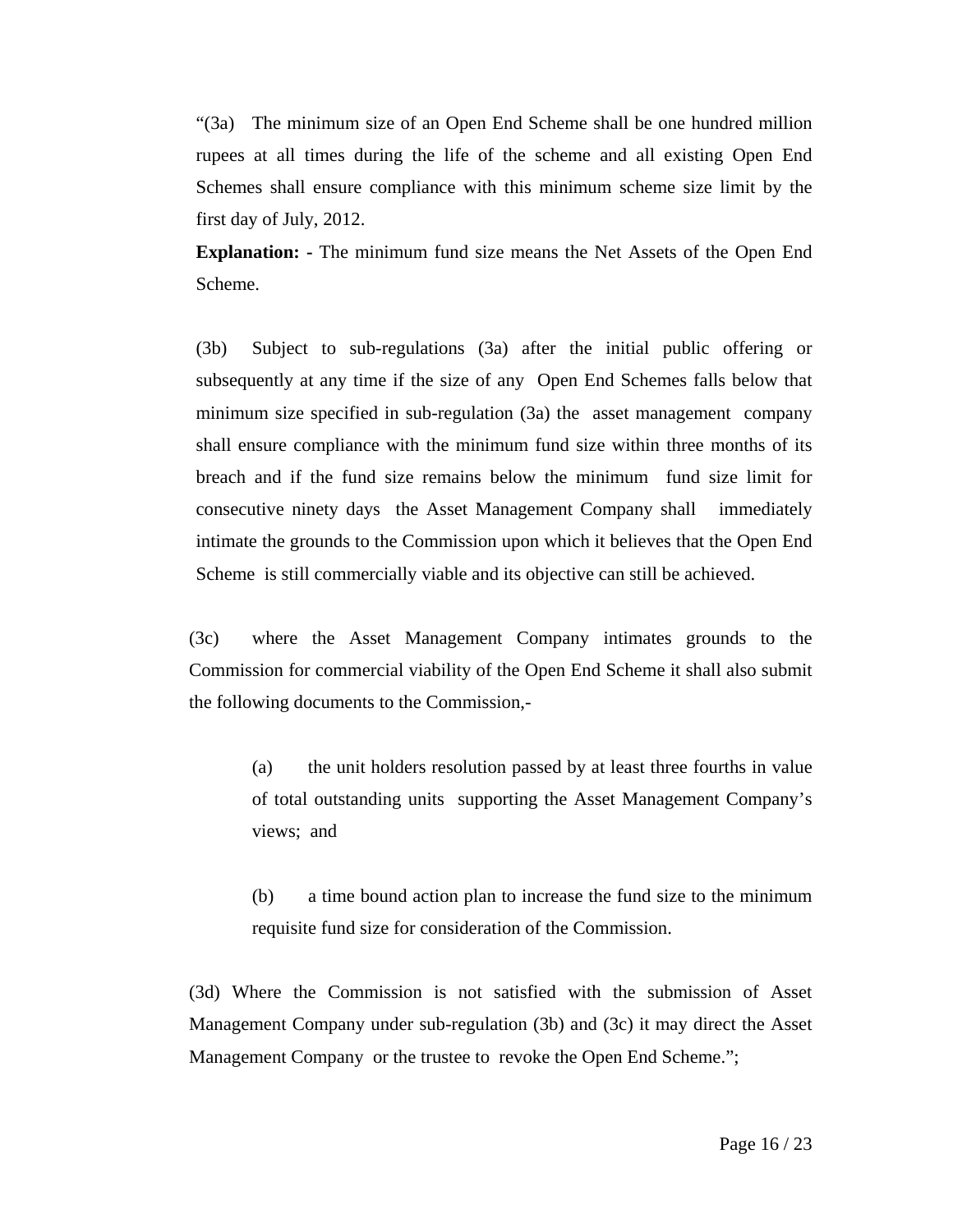### (12) in Regulation 55,-

- (a) in sub-regulation  $(6)$ ,-
	- (i) in the table at the end, the following new row along with the text shall be inserted, namely,-

 $\overline{\phantom{a}}$ 

| Fund of funds | No limit; Provided that the Asset Management<br>Company shall not charge management fee if<br>the fund invests in the schemes managed by the<br>same Asset Management Company. |
|---------------|--------------------------------------------------------------------------------------------------------------------------------------------------------------------------------|
|               |                                                                                                                                                                                |

(ii) the proviso at the end shall be omitted;

(c) after sub-regulation (12), the following new sub-regulations shall be added, namely.-

 "(13) where the Exposure of a Collective Investment Scheme exceeds the limits specified in sub-regulation (5), (6) or (9) of this regulation because of corporate actions including taking up rights or bonus issue or due to market price increase or decrease in net assets the excess Exposure shall be regularized within three months of the breach of limits unless the said period of three months is extended by the Commission on an application by the Asset Management Company.

 (14) The exposure limits prescribed under sub-regulation (10) of Regulation 55 will not be applicable for Index Funds, Capital Protected Fund and Fund of Funds or any other category as specified by the Commission.";

(13) in regulation 57,-

- (a) in sub-regulation  $(8)$ ,-
	- (i) after the word "circumstances" the words "up to a maximum for fifteen working days" shall be added;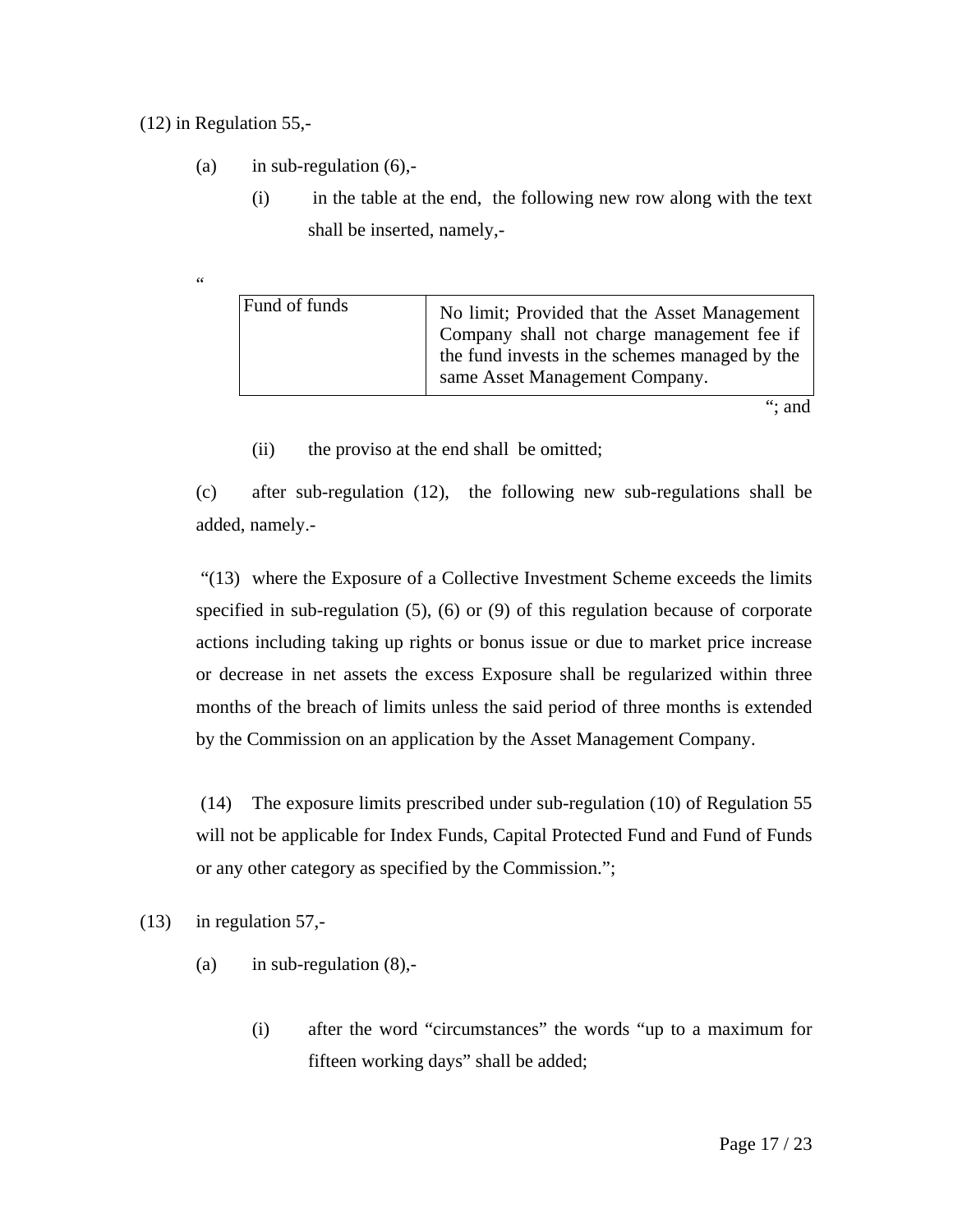(ii) after the word "Company" appearing at the end the words "and during suspension of redemption issuance of units shall also remain suspended.";

(b) after sub-regulation (12), the following new sub-regulations shall be added, namely:-

"(13) The suspension of redemption shall end on the day following the first business day on which the exceptional circumstances giving rise to the suspension in the opinion of the Board of Directors of the Asset Management Company have ceased to exist.

(14) Where the AMC is unable to remove the suspension of redemption of unit of Open End Scheme within the fifteen working days of suspension the trustee shall immediately call the meeting of the unit holders at the expiry of the fifteenth days to decide whether to continue the suspension of redemptions for a further period or revoke or transfer the Open End Scheme to another Asset Management Company.

(15) The decision to continue the suspension, revoke or transfer the Open End Scheme to another Asset Management Company shall be supported by consent given in writing or resolution passed by unit holders representing at least three fourths in value of total outstanding units of the concerned scheme.

(16) The Asset Management Company shall inform the Commission and the trustee about the date of termination of suspension of dealing in units and publish the notice regarding the termination of dealing in units in two leading daily newspapers having circulation all over Pakistan.";

(14) in regulation 66, after clause (l) the following new clause shall be added, namely:-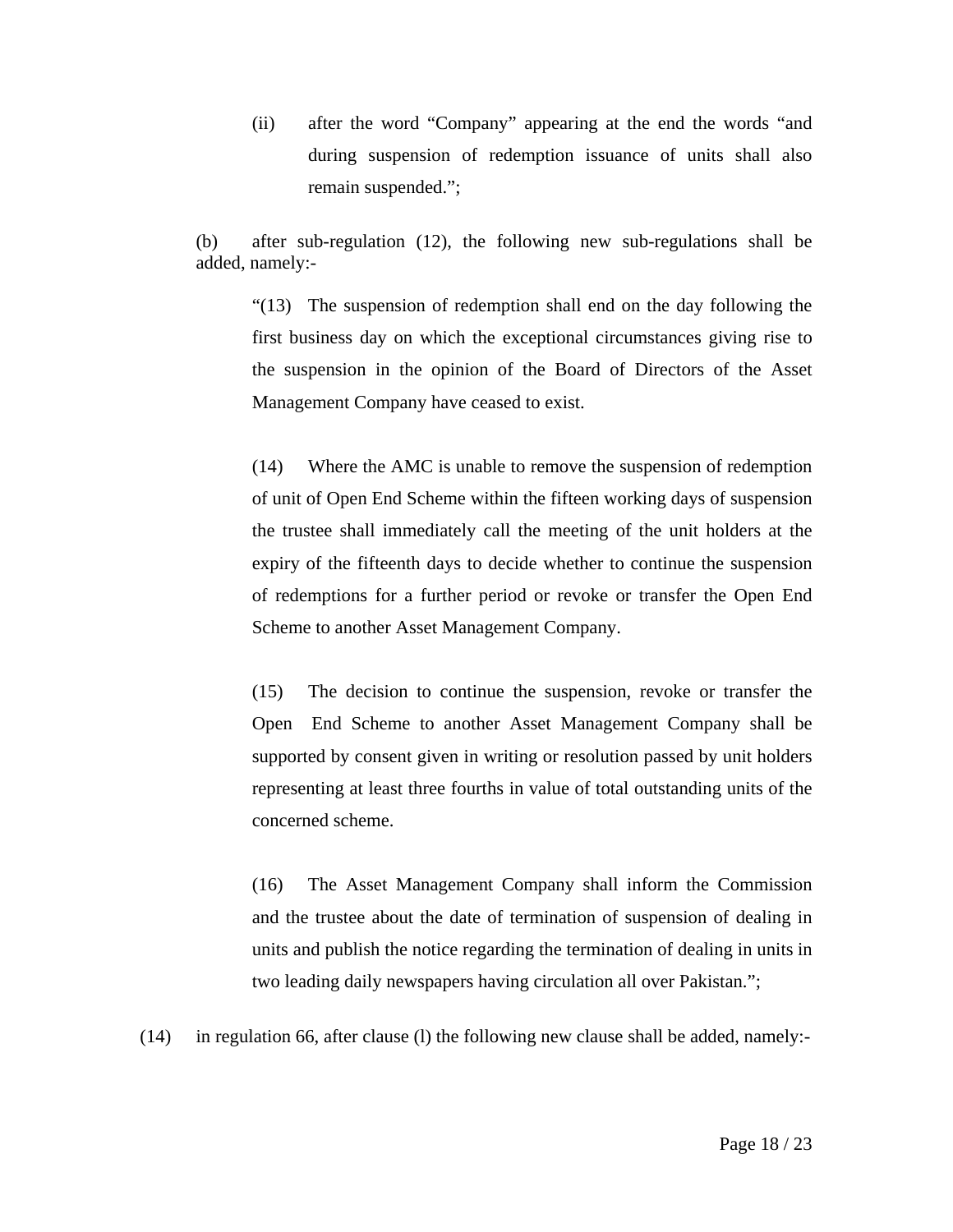"(m) take all reasonable steps and exercise due diligence to ensure that the assets of Collective Investment Scheme are correctly valued and priced, in line with the provisions of these regulations and Constitutive Documents:

**Explanation:** For the purpose of valuing the fund's property and pricing the Collective Investment Scheme's units, a management company shall not do or omit anything that will confer on itself or certain unit holders a benefit or advantage at the expense of other unit holders or potential unit holders.";

(15) after regulation 67, the following new regulation shall be inserted, namely,-

"67 A. Relaxation of Regulations - If any difficulty arises in giving effect to any of the provisions of these regulations in a particular case, or class of cases, or if it would be in the interest of capital market so to do, the Commission may, for reasons to be recorded in writing relax such requirements subject to such conditions as it may deem fit.";

(16) after FORM II, the following new FORMS shall be inserted, namely,-



"

### **FORM-III**

**[see Regulation 40A/40B(3)]** 

 **Securities and Exchange Commission of Pakistan Specialized Companies Division** 

**Registration No. SCD/** /Trustee Name/ /Year Islamabad, Dated: ……………

# **CERTIFICATE OF REGISTRATION TO ACT AS TRUSTEE**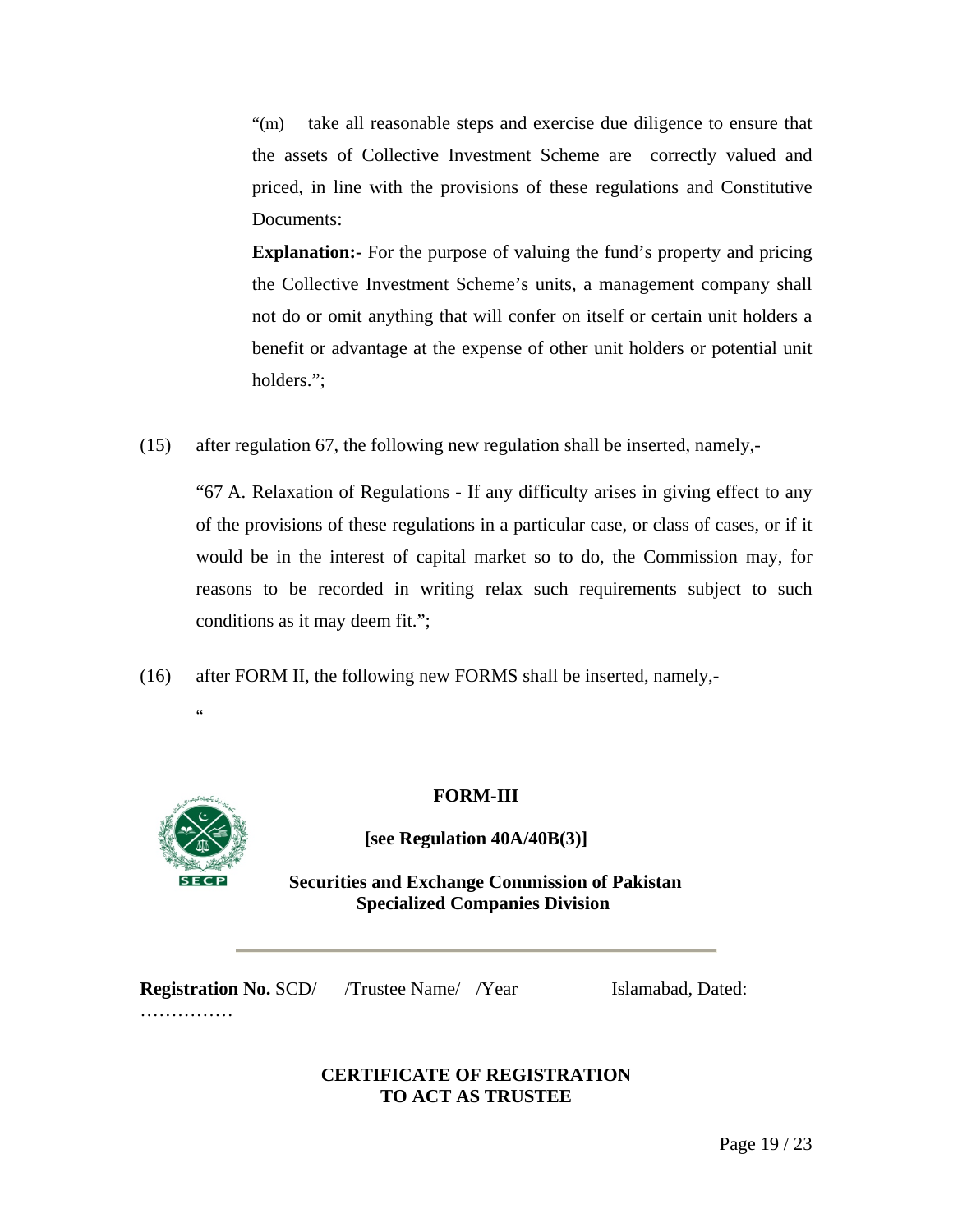The Securities and Exchange Commission of Pakistan, having considered the application for the grant of registration to act as Trustee of an Open-End or Closed-End Schemes submitted by **……………………………. (Name of Trustee)** under sub-regulation (1) of Regulation 40B of the Non-Banking Finance Companies and Notified Entities Regulations, 2008 (the Regulations) as amended from time to time and being satisfied that it would be in the public interest so to do, in exercise of powers conferred by subregulation (2) of Regulation 40B hereby grants the certificate of registration in the name of **……………………………. (Name of Trustee)** to act as **Trustee** of an Open-End or Closed-End Schemes subject to the conditions stated herein below or as may be prescribed or imposed hereafter:

- (i) **………………………… (Name of Trustee)** shall comply with the Regulations (as amended or replaced) and any directives, circulars, codes or notifications issued by the Commission to regulate the Trustees;
- (ii) **………………………… (Name of Trustee)** shall submit annual, half yearly, quarterly or such other reports as specified in the applicable laws;
- (iii) **………………………… (Name of Trustee)** shall submit system audit report as specified in the Regulations; and
- (iv) This Registration is valid for a period of three years **w.e.f. ………….(date of registration)** and shall be renewable every three years as specified in the Regulations.

**Approving Authority** 



**FORM IV [see Regulation 40C]**

 **Securities and Exchange Commission of Pakistan Specialized Companies Division** 

**Registration No. SCD/** /Trustee Name/ /Year Islamabad, Dated:

……………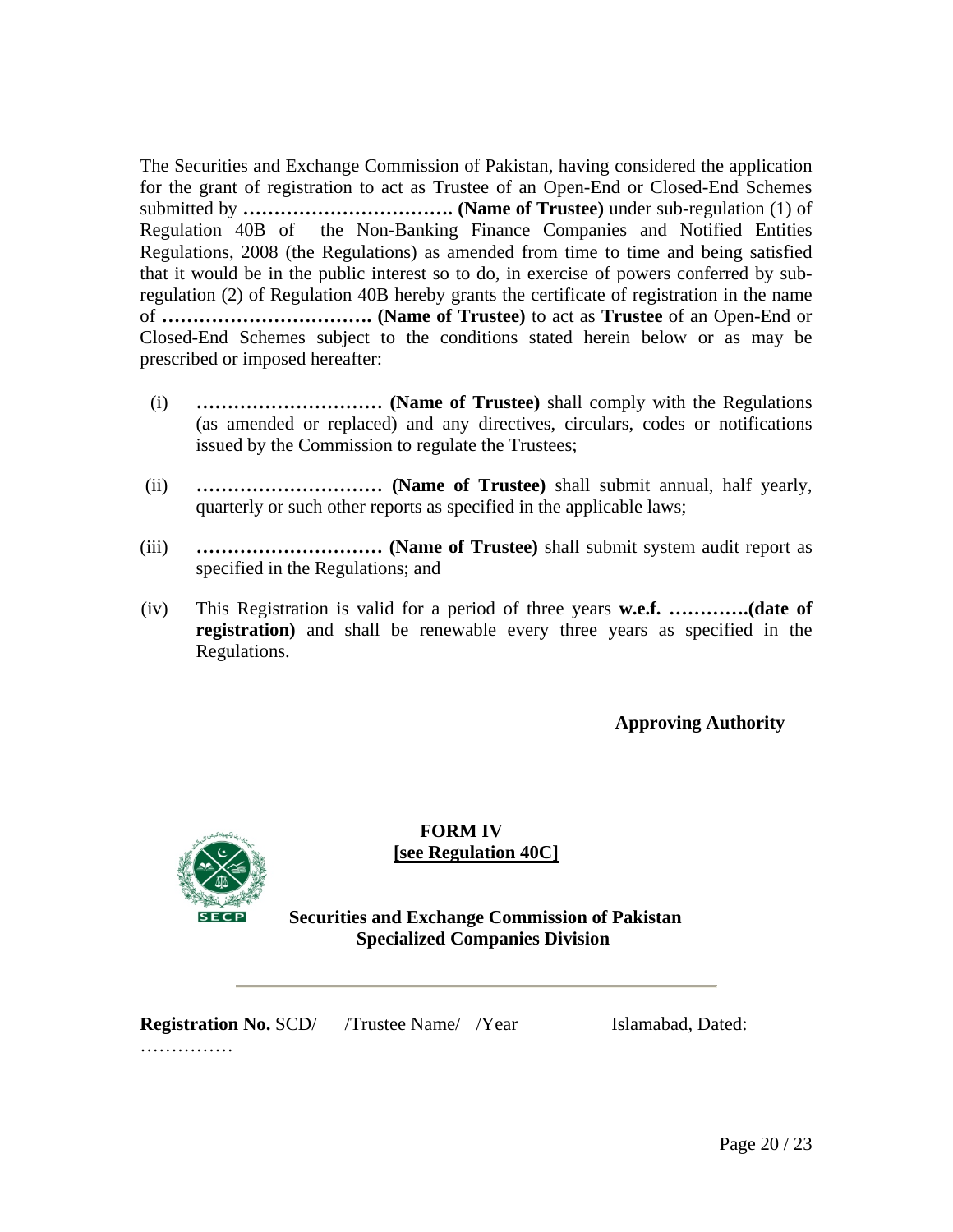### **CERTIFICATE OF REGISTRATION TO ACT AS TRUSTEE**

The Securities and Exchange Commission of Pakistan, having considered the application for the renewal of registration to act as Trustee of an Open-End or Closed-End Schemes submitted by **……………………………. (Name of Trustee)** under sub-regulation (1) of Regulation 40C of the Non-Banking Finance Companies and Notified Entities Regulations, 2008 (the Regulations) as amended from time to time and being satisfied that it would be in the public interest so to do, in exercise of powers conferred by subregulation (2) of Regulation 40C, hereby renews the certificate of registration of **……………………………. (Name of Trustee)** to act as **Trustee** of an Open-End or Closed-End Schemes subject to the conditions stated herein below or as may be prescribed or imposed hereafter:

- (i) **………………………… (Name of Trustee)** shall comply with the Regulations (as amended or replaced) and any directives, circulars, codes or notifications issued by the Commission to regulate the Trustees;
- (ii) **………………………… (Name of Trustee)** shall submit annual, half yearly, quarterly or such other reports as specified in the applicable laws;
- (iii) **………………………… (Name of Trustee)** shall submit system audit report as specified in the Regulations; and
- (iv) This Registration is valid for a period of three years **w.e.f. ………….(date of registration)** and shall be renewable every three years as specified in the Regulations.

### **Approving Authority**

#### **FORM V**

## [see regulation  $40A(1)/40B(3)$ ] **APPLICATION FOR OBTAINING CERTIFICATE OF REGISTRATION TO ACT AS TRUSTEE**

Dated, the--------------

To,

The Securities and Exchange Commission of Pakistan, Islamabad.

Dear Sir,

We ------------- (Name of Trustee) hereby apply for grant of Certificate of Registration under Regulation 40A(1) )/40B(3) of the Non-Banking Finance Companies and Notified Entities Regulations, 2008 (Regulations) to act as Trustee of an Open-End or Closed-End Schemes.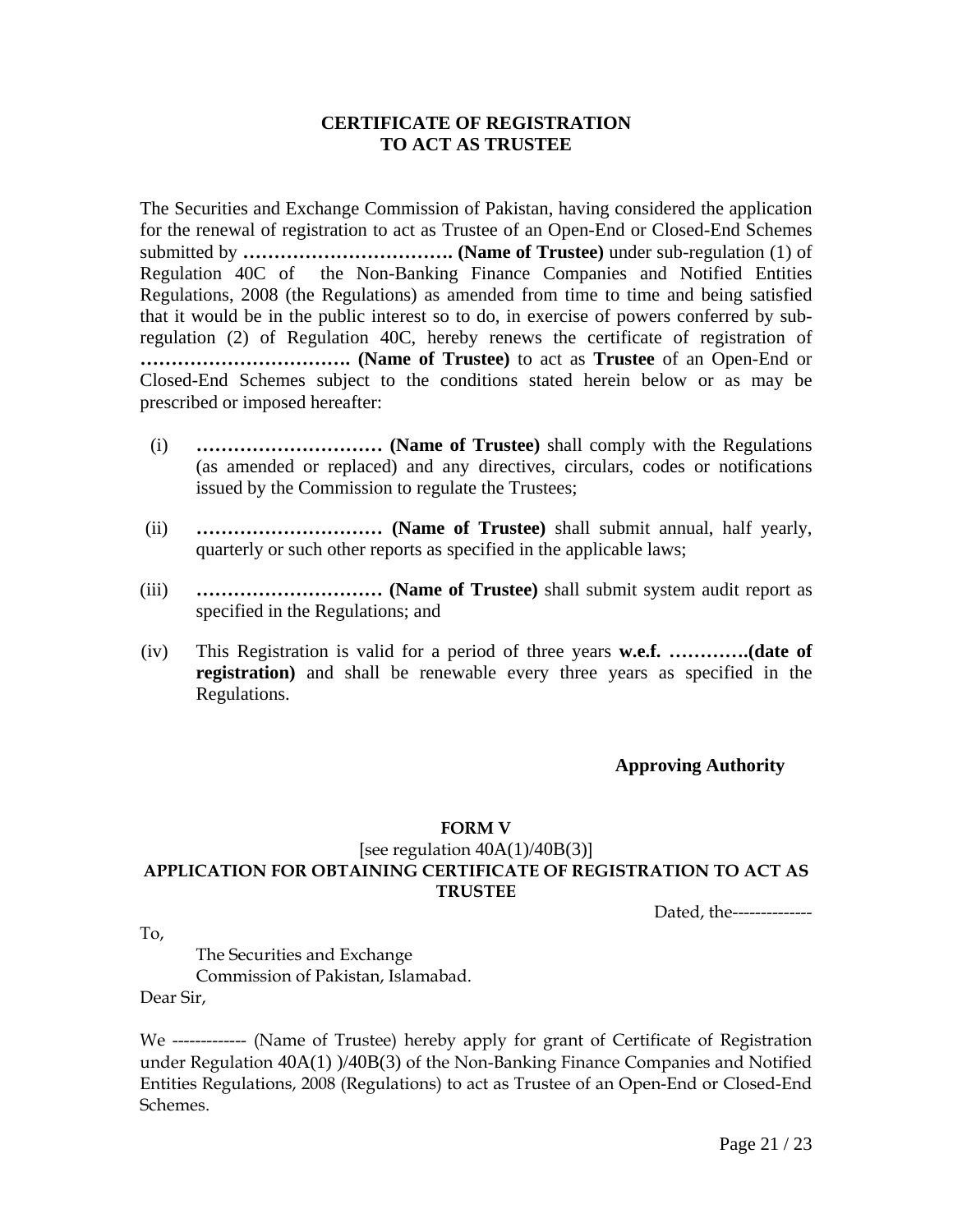- 2. We hereby furnish the following information, \_\_
	- (a) Certified true copy of certificate of incorporation as a limited company;
	- (b) Certified true copies of the memorandum and articles of association
	- (c) authorised, subscribed and paid-up share capital of the company (sponsors' equity indicated separately);
	- (d) names and addresses of directors and number of shares held by each of them;
	- (e) directors' interest, direct or indirect, in any other company with details of such interest;
	- (f) details of persons or group controlling the company including major shareholders with number and value of shares held;
	- (g) names of holding, subsidiary and associated undertaking, if any;
	- (h) details of qualified staff engaged;
	- (i) reasons for selecting the proposed business, place of business with statistical data;
	- (j) system audit report, if available;
	- (k) business continuity plan;
	- (l) details regarding system controls;
	- (m)rating from a credit rating company if required; and
	- (n) additional facts in support of this application;

3. An affidavit as to the correctness of the above information by the chief executive is also furnished herewith.

4. We undertake to keep this information upto date by communicating changes or modifications therein within three days of such change or modifications.

5. A receipt of non-refundable processing fee as specified in schedule-II of the Regulations for the certificate of registration, deposited in \_\_\_(name of bank and branch) on \_\_\_(date) is enclosed.

> Yours faithfully, Name and Signature of the Chief Executive Officer of the proposed Trustee

## **FORM VI**

### [see regulation  $40C(1)$ ] **APPLICATION FOR RENEWAL OF REGISTRATION TO ACT AS TRUSTEE**

Date: ...................

Securities and Exchange Commission of Pakistan,

Islamabad

Dear Sir,